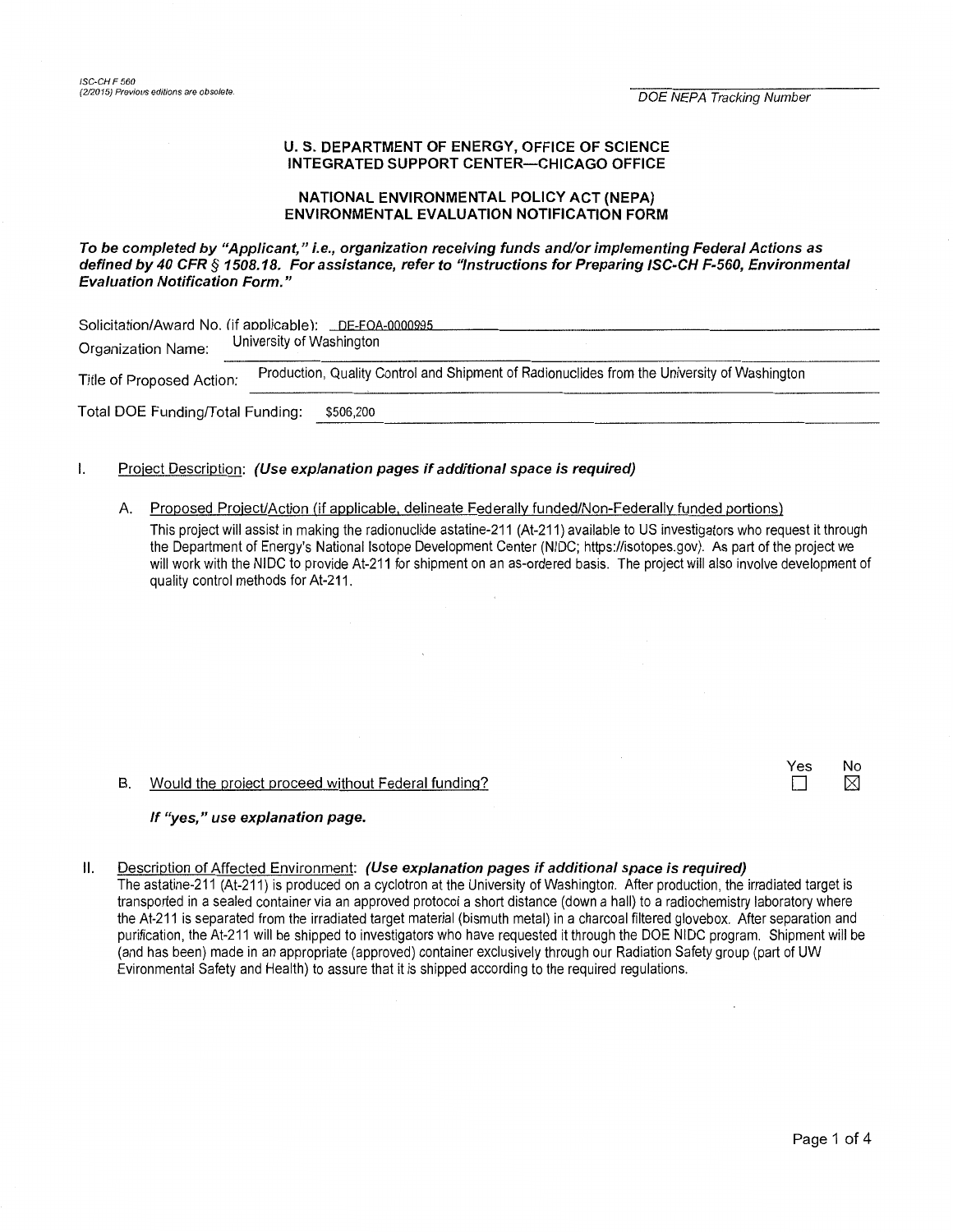DOE NEPA Tracking Number

| III. |    | <b>Preliminary Questions:</b><br>Yes<br>No                                                     |                                                                                                                                                                                                                                                                 |   |                  |  |  |
|------|----|------------------------------------------------------------------------------------------------|-----------------------------------------------------------------------------------------------------------------------------------------------------------------------------------------------------------------------------------------------------------------|---|------------------|--|--|
|      | А. | Is the DOE-funded work routinely administrative or entirely advisory or a "paper study?"       |                                                                                                                                                                                                                                                                 |   |                  |  |  |
|      |    | If "Yes", ensure that the description in Section I reflects this and go directly to Section V. |                                                                                                                                                                                                                                                                 |   |                  |  |  |
|      | В. |                                                                                                | Is there any potential whatsoever for: (Provide an explanation for each "Yes" response)                                                                                                                                                                         |   |                  |  |  |
|      |    | 1.<br>2.<br>3.                                                                                 | Work to be performed outdoors?<br>Major modification of a building interior?<br>Threat of violation of applicable statutory, regulatory, or permit requirements for                                                                                             |   | MMK              |  |  |
|      |    | 4.                                                                                             | environment, safety, and health?<br>Siting, construction or major expansion of waste treatment, storage, or disposal<br>facilities?                                                                                                                             |   | ⊠                |  |  |
|      |    | 5.                                                                                             | Disturbance to hazardous substances, pollutants, or contaminants preexisting in the<br>environment?                                                                                                                                                             |   | ⊠                |  |  |
|      |    | 6.<br>7.<br>8.                                                                                 | The presence of any environmentally-sensitive resources?<br>Potential for high consequence impacts to human health or the environment?<br>The work being connected to another existing/proposed activity that could potentially<br>create a significant impact? | M | $\boxtimes$<br>⊠ |  |  |
|      |    | 9.                                                                                             | Nearby past, present, and/or reasonably foreseeable future actions such that<br>collectively significant impacts could result?                                                                                                                                  |   | ⊠                |  |  |
|      |    | 10.                                                                                            | Scientific or public controversy, uncertainty over potential impacts, or conflicts<br>regarding resource usage?                                                                                                                                                 |   | ⊠                |  |  |

### If "No" to ALL Section III.B. questions, go directly to Section V.

#### IV. Potential Environmental Effects: (Provide an explanation for each "Yes" response)

- A. Sensitive Resources: Could the proposed action potentially result in changes and/or disturbances to any of the following resources?
- Yes No 1. Threatened/Endangered Species and/or Critical Habitats  $\square$ **NNNNNNNNNNN** 2. Other Protected Species (e.g., Burros, Migratory Birds) D 3. Sensitive Environments (e.g., Tundra/Coral Reefs/Rain Forests) D 4. Cultural or Historic Resources  $\Box$ Important Farmland 5.  $\square$ 6. Non-Attainment Areas for Ambient Air Quality Standards  $\square$ 7. Class I Air Quality Control Region D 8. Special Sources of Groundwater (e.g. Sole Source Aquifer) D Navigable Air Space 9.  $\Box$ 10. Coastal Zones  $\Box$ 11. Areas with Special National Designation (e.g. National Forests, Parks, Trails)  $\Box$ 12. Floodplains and/or Wetlands

# B. Regulated Substances/Activities: Would the proposed action involve any of the following regulated Items or activities?

- 13. Natural Resource Damage Assessments
- 14. Invasive Species or Exotic Organisms
- 15. Noxious Weeds
- 16. Clearing or Excavation (indicate if greater than one acre)
- 17. Dredge or Fill (under Clean Water Act, Section 404, greater than one acre)

MMMMM

D  $\Box$ D D D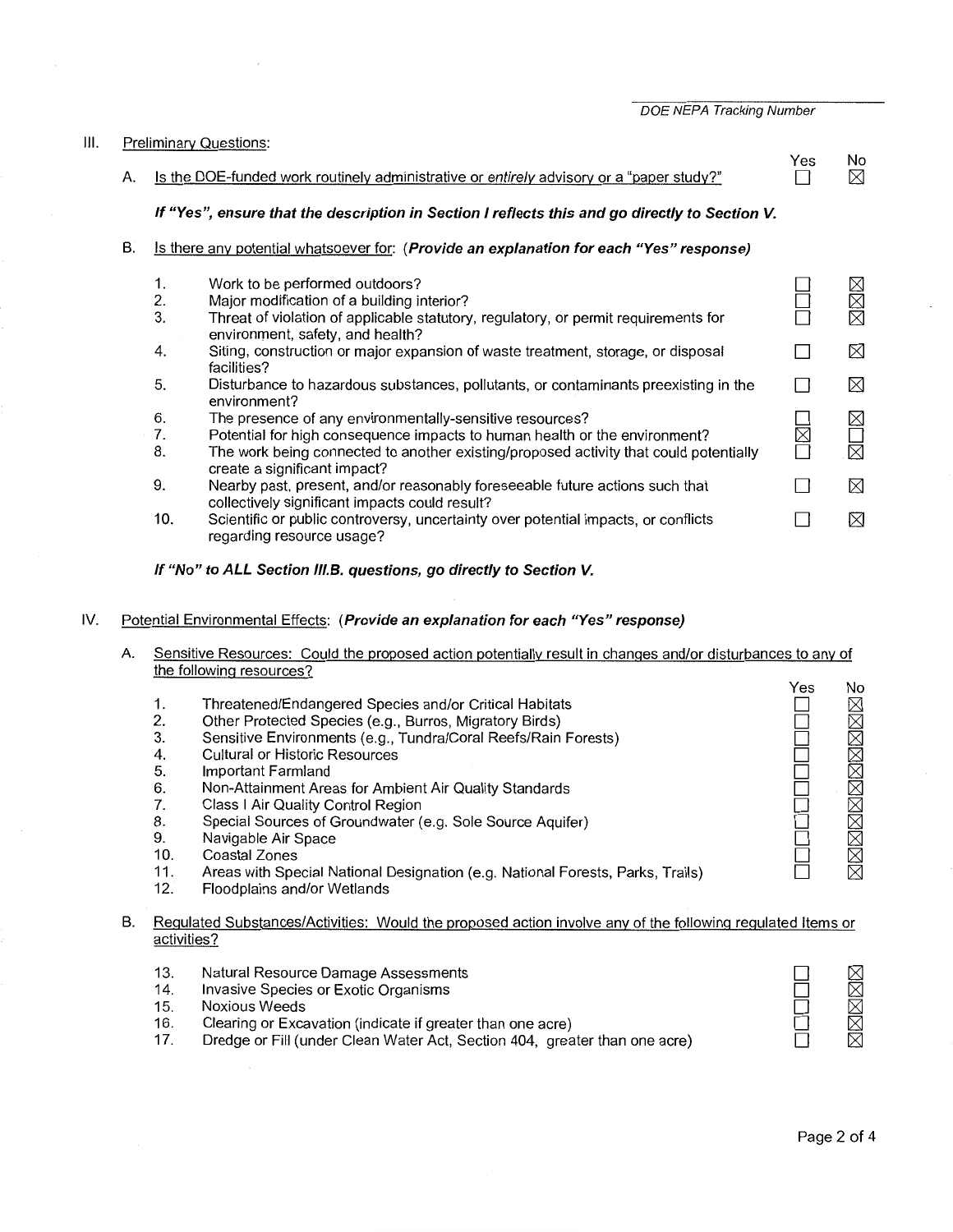|    | В. |                                                                                                                                                                                                                                                                                                                                                                                                                                                                                                                                                                                                                                                                                                                                                                                                                                                                                                                                                                                                                                                                                                                                                                                                 |                                                                                                                                                                                                                  |                     |                |  |  |
|----|----|-------------------------------------------------------------------------------------------------------------------------------------------------------------------------------------------------------------------------------------------------------------------------------------------------------------------------------------------------------------------------------------------------------------------------------------------------------------------------------------------------------------------------------------------------------------------------------------------------------------------------------------------------------------------------------------------------------------------------------------------------------------------------------------------------------------------------------------------------------------------------------------------------------------------------------------------------------------------------------------------------------------------------------------------------------------------------------------------------------------------------------------------------------------------------------------------------|------------------------------------------------------------------------------------------------------------------------------------------------------------------------------------------------------------------|---------------------|----------------|--|--|
|    | C. | Regulated Substances/Activities: Would the proposed action involve any of the following regulated Items or<br>activities? (continued)<br>18.<br>Noise (in excess of regulations)<br>19.<br>Asbestos Removal<br>20.<br>Polychlorinated biphenyls (PCBs)<br>21.<br>Import, Manufacture, or Processing of Toxic Substances<br>22.<br>Chemical Storage/Use<br>23.<br>Pesticide Use<br>24.<br>Hazardous, Toxic, or Criteria Pollutant Air Emissions<br>25.<br>Liquid Effluents<br>26.<br>Spill Prevention/Surface Water Protection<br>27.<br>Underground Injection<br>28.<br>Hazardous Waste<br>29.<br>Underground Storage Tanks<br>30.<br>Radioactive or Radioactive Mixed Waste<br>31.<br><b>Radiation Exposure</b><br>32.<br>Nanoscale Materials<br>33.<br>Genetically Engineered Microorganisms/Plants or Synthetic Biology?<br>34.<br>Ozone Depleting Substances<br>35.<br>Greenhouse Gas Generation/Sustainability<br>36.<br>Off-Road Vehicles<br>37.<br>Biosafety Level 3-4 Laboratory<br>38.<br>Research on Human Subjects or other Vertebrate Animals<br>39<br>Facility footprint exceeds 5,000 Square Feet<br>Other Relevant Information: Would the proposed action involve the following? |                                                                                                                                                                                                                  |                     |                |  |  |
|    |    | 41.<br>42.                                                                                                                                                                                                                                                                                                                                                                                                                                                                                                                                                                                                                                                                                                                                                                                                                                                                                                                                                                                                                                                                                                                                                                                      | Disproportionate Nearby Presence of Minority and/or Low Income Populations<br>Existing, Modified, or New Federal/State Permits<br>Involvement of Another Federal Agency (e.g. license/permit, funding, approval) |                     | <b>N⊠⊠⊠⊠⊠⊠</b> |  |  |
|    |    | 43.                                                                                                                                                                                                                                                                                                                                                                                                                                                                                                                                                                                                                                                                                                                                                                                                                                                                                                                                                                                                                                                                                                                                                                                             | Action in a State with NEPA-type law                                                                                                                                                                             |                     |                |  |  |
|    |    | 44.                                                                                                                                                                                                                                                                                                                                                                                                                                                                                                                                                                                                                                                                                                                                                                                                                                                                                                                                                                                                                                                                                                                                                                                             | Expansion of Public Utilities/Services                                                                                                                                                                           |                     |                |  |  |
|    |    | 45.                                                                                                                                                                                                                                                                                                                                                                                                                                                                                                                                                                                                                                                                                                                                                                                                                                                                                                                                                                                                                                                                                                                                                                                             | Depletion of a Non-Renewable Resources                                                                                                                                                                           |                     |                |  |  |
|    |    | 46.<br>47.                                                                                                                                                                                                                                                                                                                                                                                                                                                                                                                                                                                                                                                                                                                                                                                                                                                                                                                                                                                                                                                                                                                                                                                      | Subject to an Existing Institutional Work Planning and Control Process<br>Other Pertinent Information Which Could Impact Human Health or the Environment                                                         |                     |                |  |  |
| V. |    |                                                                                                                                                                                                                                                                                                                                                                                                                                                                                                                                                                                                                                                                                                                                                                                                                                                                                                                                                                                                                                                                                                                                                                                                 | Applicant Certification that to the best of their knowledge all information provided on this form is accurate:                                                                                                   |                     |                |  |  |
|    |    |                                                                                                                                                                                                                                                                                                                                                                                                                                                                                                                                                                                                                                                                                                                                                                                                                                                                                                                                                                                                                                                                                                                                                                                                 | Does this disclosure contain classified, confidential, or other exempt information that DOE would<br>not be obligated to disclose pursuant to the Freedom of Information Act?                                    | Yes<br>$\mathsf{L}$ | No<br>$\times$ |  |  |
|    | А. |                                                                                                                                                                                                                                                                                                                                                                                                                                                                                                                                                                                                                                                                                                                                                                                                                                                                                                                                                                                                                                                                                                                                                                                                 | Organization Official (Name and Title): Lynette Arias, Director, Office of Sponsored Programs                                                                                                                    |                     |                |  |  |
|    |    | 6/9/2015<br>Ken Blucker<br>Date:<br>Signature:<br><b>Grant &amp; Contract Administrator</b>                                                                                                                                                                                                                                                                                                                                                                                                                                                                                                                                                                                                                                                                                                                                                                                                                                                                                                                                                                                                                                                                                                     |                                                                                                                                                                                                                  |                     |                |  |  |
|    |    |                                                                                                                                                                                                                                                                                                                                                                                                                                                                                                                                                                                                                                                                                                                                                                                                                                                                                                                                                                                                                                                                                                                                                                                                 | e-mail: OSP@uw.edu<br><b>Acting for Lynette Arias</b><br>Phone: 206 543-4043                                                                                                                                     |                     |                |  |  |
|    | В. |                                                                                                                                                                                                                                                                                                                                                                                                                                                                                                                                                                                                                                                                                                                                                                                                                                                                                                                                                                                                                                                                                                                                                                                                 | Optional Secondary Approval (Name and Title):                                                                                                                                                                    |                     |                |  |  |
|    |    | Signature:                                                                                                                                                                                                                                                                                                                                                                                                                                                                                                                                                                                                                                                                                                                                                                                                                                                                                                                                                                                                                                                                                                                                                                                      | Date:                                                                                                                                                                                                            |                     |                |  |  |

e-mail: Phone: \_\_\_\_\_\_\_\_\_\_\_\_ \_\_

 $\bar{\beta}$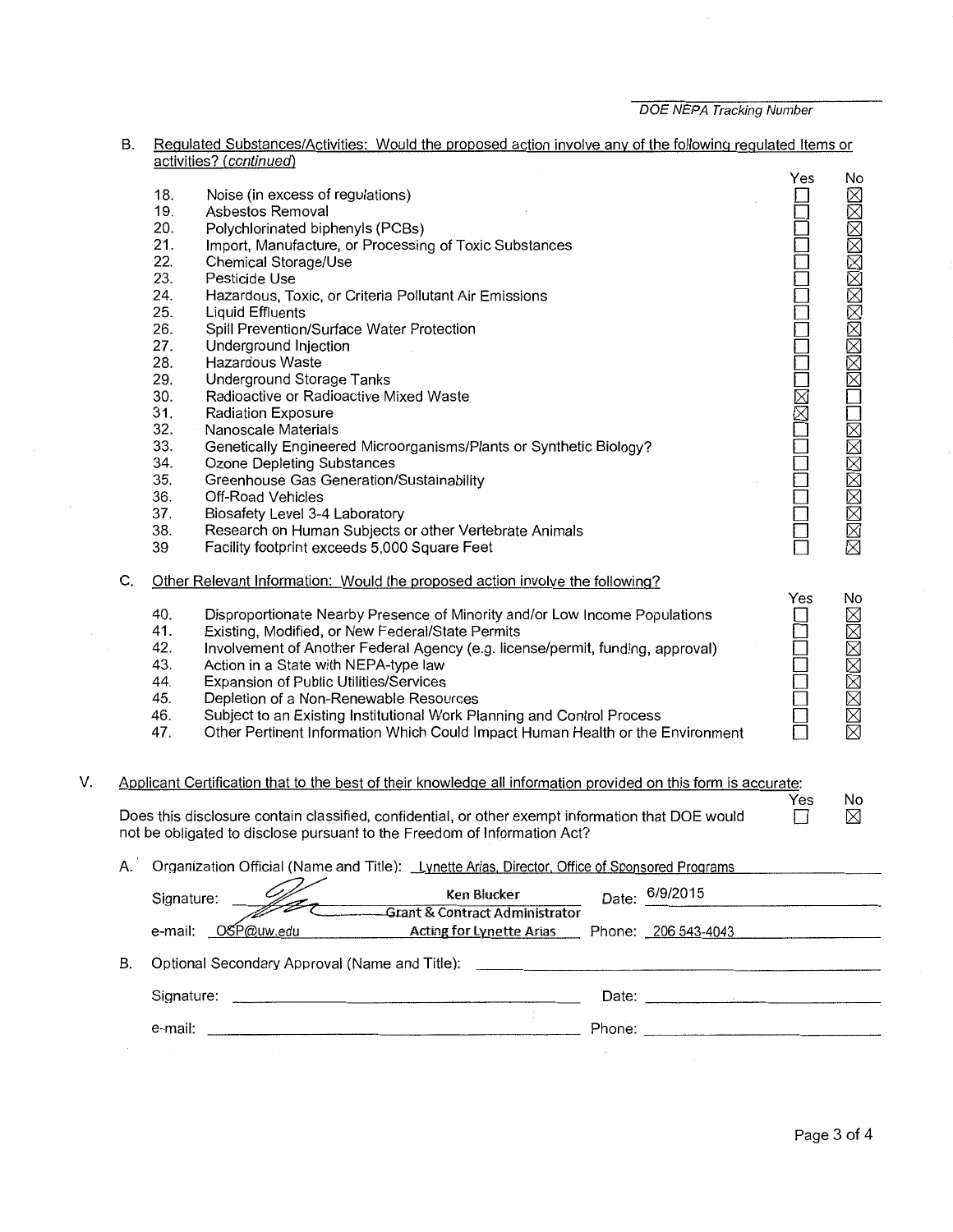DOE NEPA Tracking Number

Yes<br>□

No  $\Box$ s

# Remainder to be completed by **DOE**

B.

- VI. DOE Concurrence/Recommendation/Determination:
	- A. DOE Project Director/Program Manager or Contract/Grant Management Specialist:

Has the Applicant completed the Form correctly? Does an existing Generic Categorical Exclusion apply? D If yes, indicate: -------------------------------

|    | Name and Title:                                                                                                                                                                                                                             |                            |    |
|----|---------------------------------------------------------------------------------------------------------------------------------------------------------------------------------------------------------------------------------------------|----------------------------|----|
|    | Signature:                                                                                                                                                                                                                                  | Date: <i>(fune 11, 201</i> |    |
| В. | DOE NEPA Team Review:                                                                                                                                                                                                                       |                            |    |
|    | Is the class of action identified in the DOE NEPA Regulations (Appendices A-D to<br>Subpart D (10 CFR § 1021))?<br>If yes, specify the class(es) of action: 53, 6                                                                           | Yes                        | No |
|    | Name and Title: Name and Title:                                                                                                                                                                                                             |                            |    |
|    | Signature:<br>the control of the control of the control of the control of the control of the control of the control of the control of the control of the control of the control of the control of the control of the control of the control | Date:                      |    |
| C. | DOE Counsel (if requested):                                                                                                                                                                                                                 |                            |    |
|    | Name and Title:                                                                                                                                                                                                                             |                            |    |
|    | Signature:                                                                                                                                                                                                                                  | Date:                      |    |
|    |                                                                                                                                                                                                                                             |                            |    |

D. DOE NEPA Compliance Officer:

The preceding pages are a record of documentation required under DOE Final NEPA Regulation, 10 CFR § 1021.400.

Action may be categorically excluded from further NEPA review. I have determined that the proposed action meets the requirements for Categorical Exclusion referenced above.

D Action requires approval by Head of the Field Organization. Recommend preparation of an Environmental Assessment.

D Action requires approval by Head of the Field Organization or a Secretarial Officer. Recommend preparation of an Environmental Impact Statement.

Comments/limitations if any:

|            | <b>NEPA Compliance Officer:</b> |  |  |       |        |
|------------|---------------------------------|--|--|-------|--------|
| Name:      |                                 |  |  |       |        |
| Signature: |                                 |  |  | Date: | $\sim$ |
|            |                                 |  |  |       |        |